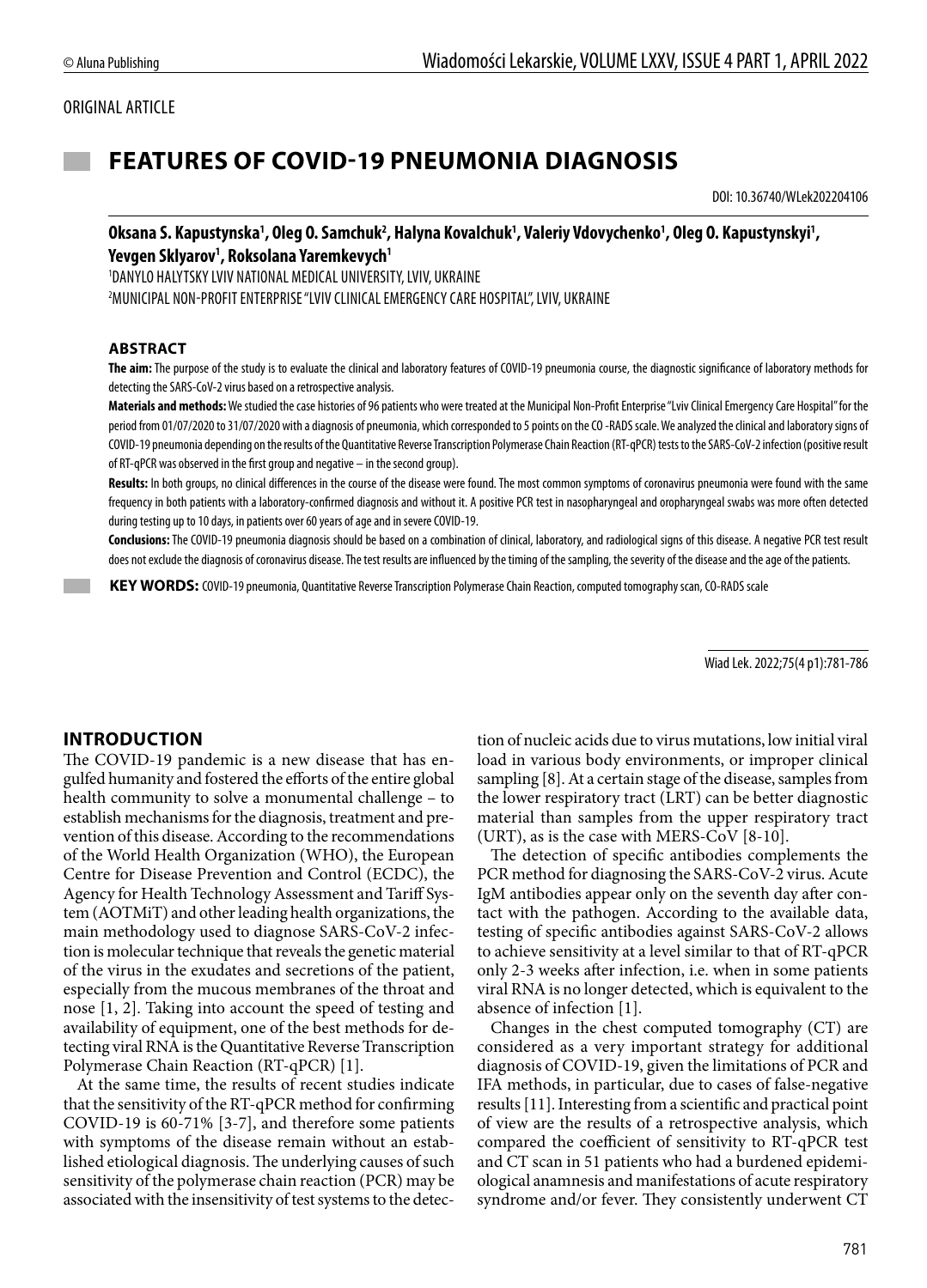examination of the chest organs and RT-qPCR test, with an interval of one day – in the case of the first negative result, until a positive test result. The conclusions of this analysis showed that the sensitivity of the RT-qPCR test of the first swab from the oropharynx and nasopharynx was low and amounted to 70%, after the second test it increased by 24% (94%) and by another 3.9% after the third test (98%) while the sensitivity of CT screening in the viral pneumonia diagnosis was 98% [8]. The authors of this study stated that CT is a more sensitive method for diagnosing COVID-19 pneumonia than PCR. In another, more massive, report, the correlation between CT and RT-qPCR COVID-19 testing was carried out taking into account 1014 cases, which were included in the report. According to the data presented, only 59% of the examined patients had positive results of RT-qPCR test, while 88% showed changes on chest CT. In 75% of patients with negative RT-qPCR test results, there were signs of respiratory tract damage on CT; of them – in 48% of patients, the diagnosis of COVID-19 was considered extremely probable, in 33% – probable. Of the 1014 patients, 60% to 93% had initial positive CT scans consistent with COVID-19 before the initial positive RT-PCR results [12].

Overall, a systematic review with meta-analysis of COVID-19 diagnostic tests accuracy showed that CT has a high sensitivity (91.9% [89.8% -93.7%]) [11, 12]. The standardized assessment scheme for patients suspected of being infected with COVID-19 coronaviruses based on CT scans on the CO-RADS scale (COVID-19 Reporting and Data System) proposed by the COVID-19 Standardized Reporting Working Group of the Dutch Radiological Society makes it possible to assess the likelihood of coronavirus disease from very low – CO-RADS 1 to very high – CO-RADS 5 based on a typical X-ray picture – diffuse areas of "ground-glass" opacification and superimposed consolidations [13], which makes it an effective method in the COVID-19 diagnosis.

The object of this paper is to assess the clinical and laboratory features of the COVID 19 pneumonia course, the diagnostic significance of laboratory methods for detecting the SARS-CoV-2 virus based on retrospective analysis.

### **THE AIM**

The purpose of the research is to evaluate the clinical and laboratory features of COVID-19 pneumonia course, the diagnostic significance of laboratory methods for detecting the SARS-CoV-2 virus based on a retrospective analysis.

### **MATERIALS AND METHODS**

We studied the case histories of 96 patients who were treated at the Municipal Non-Profit Enterprise "Lviv Clinical Emergency Care Hospital" for the period from 01/07/2020 to 31/07/2020 with a diagnosis of pneumonia.

The criteria for the inclusion of patients in the retrospective analysis were determined diagnosis of pneumonia verified on the basis of laboratory and instrumental research methods: the detection of the SARS-CoV-2 virus genome in swabs from the nasopharynx and oropharynx by the RT-qPCR method and/or the detection of IgM antibodies to SARS-CoV-2 coronavirus and the level of suspicion of COVID-19 infection on the CO-RADS scale, which corresponds to 5 points; burdened epidemiological anamnesis.

Patients without a confirmed diagnosis of pneumonia, patients with a COVID-19 suspicion level on the CO-RADS scale of 1-4 points, patients with other etiological variants of pneumonia (bacterial, hypostatic) and pulmonary tuberculosis were not included in the analysis.

We assessed the following parameters: age, gender of patients, day of illness at the time of hospitalization, illness symptoms, presence of concomitant diseases. We paid attention to the results of physical examination, indicators of blood oxygen saturation, body temperature (T), blood pressure (BP) and heart rate (HR). We analyzed changes in peripheral blood, glycemic indicators.

In accordance with the order of the Ministry of Healthcare of Ukraine dated 11/11/2020 No. 2583 "On Amendments to the Protocol "Provision of Medical Care for the Treatment of Coronavirus Disease (COVID-19)", we assessed the pneumonia severity according to the following criteria: respiratory rate ≥30 / min (adults), oxygen saturation of blood ≤92%, PaO2 / FiO2 ratio <300, pulmonary infiltrates > 50% of the lung field, according to which one or more of the detected criteria corresponds to the severe disease.

Statistical data processing was carried out using the Statistica 6.0 software package.

# **RESULTS**

According to the results of the analysis, the percentage of patients with SARS-CoV-2 virus detected by RT-qP-CR method and serological tests was only 46.9% among patients diagnosed with bilateral pneumonia CO-RADS 5 points.

The average age of the patients was  $57.95 \pm 1.6$  (18-89) years. The percentage of patients over 40 years old was significantly higher – 86.5%. Among the patients, the proportion of women prevailed – 55.2%, men – 44.8%.

The average day of patient hospitalization corresponded to  $9.9 \pm 0.53$  day of illness. The proportion of patients with late admission to hospital exceeded, after 10 days from symptom onset – 51.6%, admissions before 10 days of illness were noted in 43.2% of cases.

In hospitalized patients, the following disorders were noted: in 42.7% – shortness of breath, in 50% – cough, in 17.7% – general weakness, in 10.1% – a loss of smell was documented, in 8.3% – nausea and vomiting, 4.2% of patients complained of chest pain, in 2.1% the leading complaints were diarrhea and decreased appetite.

In 77.1% of patients, the temperature rise was measured from sub-febrile to febrile, in 64.6% – tachycardia was detected. In 55.2% of patients, a decrease in blood oxygen saturation of ≤95% was revealed.

Changes in peripheral blood corresponded to the following picture: the majority of patients (77.6%) demonstrated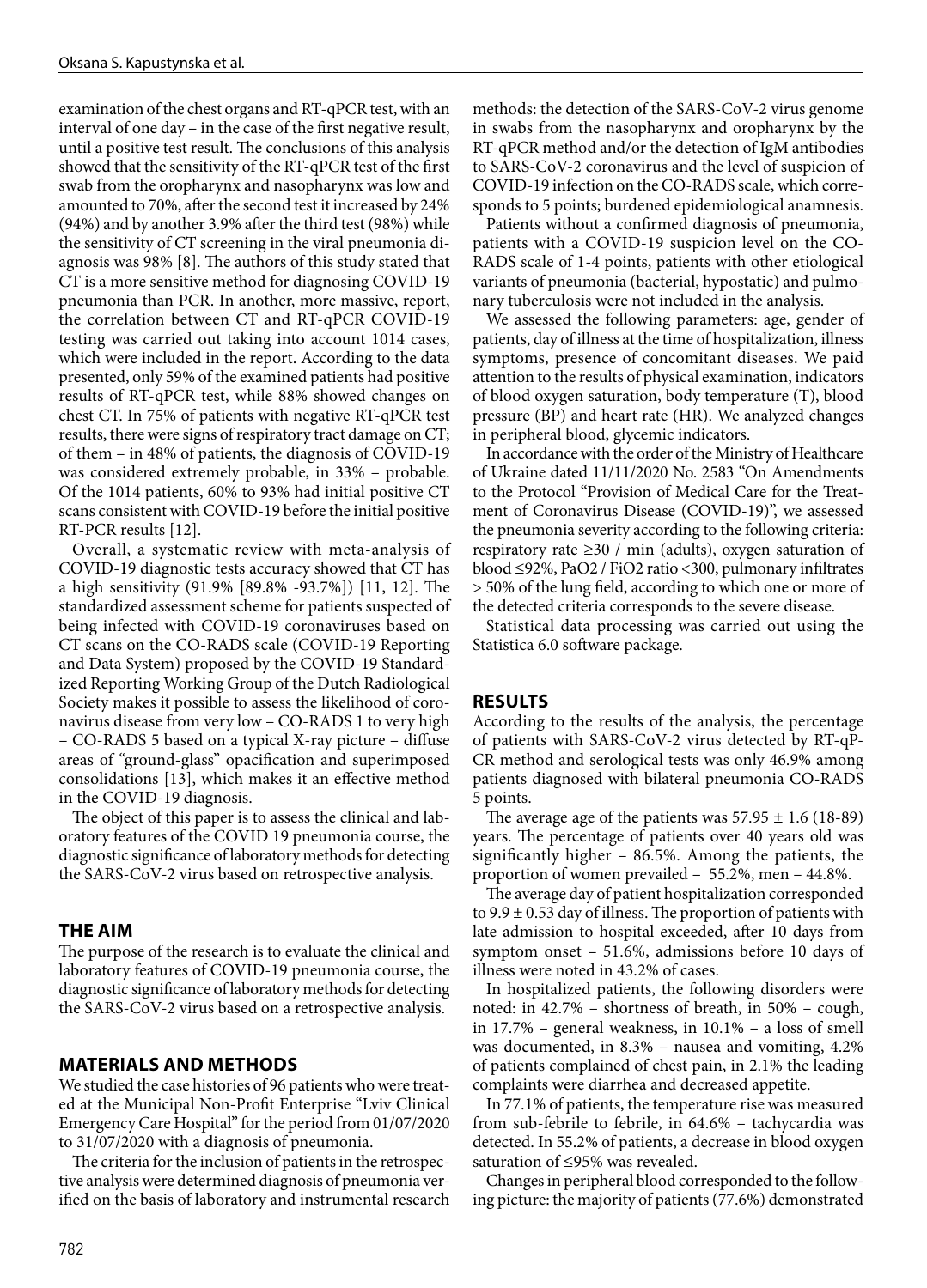**Table I.** Age, data of physical and laboratory examinations of patients with laboratory-confirmed (first group) and without laboratory-confirmed (second group) diagnosis of coronavirus disease.

| <b>Indicators</b>                    | 1 group<br>M±Std.dev | 2 group<br>M±Std.dev | P     |
|--------------------------------------|----------------------|----------------------|-------|
| Age, years                           | $60,63 \pm 11,87$    | 61,76±14,26          | 0,731 |
| Saturation, %                        | 89,33±16,07          | 90,84±4,52           | 0,609 |
| SBP, mm Hq                           | 134,60±15,42         | 135,59±32,01         | 0,878 |
| Heart rate (HR), bpm                 | 91,56±4,45           | 89,12±14,54          | 0,471 |
| Body temperature (T), <sup>o</sup> C | 37,9±0,74            | 38,13±0,82           | 0,298 |
| <b>WBC, 109/L</b>                    | $8,05 \pm 3,13$      | $8,95 \pm 3,97$      | 0,353 |
| RBC, 1012/L                          | $5,01\pm0,67$        | $4,71\pm0,51$        | 0,130 |
| PLT, 109/L                           | 260,78±96,1          | 304,25±83,1          | 0,131 |
| ESR, mm/h                            | 22,73±13,95          | 34,44±19,13          | 0,02  |
| Total fibrinogen, g/L                | $5,43\pm1,92$        | $5,83\pm0,95$        | 0,749 |
| Blood sugar, mmol/L                  | $6,40{\pm}4,66$      | $7,23\pm5,40$        | 0,576 |

**Table II.** Gender, risk factors, clinical features of pneumonia in persons with laboratory-confirmed (first group) and without laboratory-confirmed (second group) diagnosis of coronavirus disease.

| <b>Indicators</b>                     |       | Frequency, n   |                | Percentage, % |             | $\mathsf{P}$ |
|---------------------------------------|-------|----------------|----------------|---------------|-------------|--------------|
|                                       |       | 1group         | 2 group        | 1 group       | 2 group     |              |
| Gender                                | Women | 24             | 29             | 58,5          | 53,7        | 0,726        |
|                                       | Men   | 16             | 25             | 39,0          | 46,3        | 0,646        |
| Age up to 60 years                    |       | 14             | 24             | 34,1          | 44,4        | 0,533        |
| Testing up to the 10th day of illness |       | 25             | 16             | 62,5          | 29,1        | 0,037        |
| Oxygen-Dependent Patients             |       | 10             | 6              | 24,4          | 11,1        | 0,515        |
| AH                                    |       | 25             | 16             | 61,0          | 29,6        | 0,05         |
| CAD                                   |       | 22             | 13             | 53,7          | 24,1        | 0,09         |
| <b>DM</b>                             |       | 10             | 4              | 24,4          | 7,4         | 0,469        |
| Loss of smell                         |       | $\overline{2}$ |                | 4,9           | 1,85        | 0,833        |
| Shortness of breath                   |       | 21             | 20             | 51,2          | 37,1        | 0,364        |
| Cough                                 |       | 25             | 29             | 61,0          | 40,7        | 0,137        |
| Nausea, vomiting                      |       | 5              | $\overline{2}$ | 11,1          | 3,9         | 0,764        |
| General weakness                      |       | 11             | 7              | 24,4          | 13,7        | 0,582        |
| Diarrhea                              |       | $\overline{2}$ | $\mathbf 0$    | 4,4           | $\mathbf 0$ | 0,805        |
| Chest pain                            |       | 0              | 2              | 0             | 3,9         | 0,778        |

an acceleration of the erythrocyte sedimentation rate (ESR), in almost half of the cases (47.8%) – leukocytosis was diagnosed and 47.8% of patients had a normal level of leukocytes. In 4.5% of patients, leukopenia was noticed. In some cases (9.1%), thrombocytopenia was diagnosed.

The level of total fibrinogen (100%) was elevated in all patients who underwent such test. In 38.9% of patients, an increased glycaemia was detected before the initiation of treatment. In every seventh patient (14.8%), a decrease in sugar level below the limit norms was determined.

Most often, patients had concomitant diseases of the cardiovascular system, namely: in 42.7% of patients, arterial hypertension (AH) was diagnosed, in 36.5% – coronary artery disease (CAD), in 29.2% – heart failure (HF), in 3% – there were the heart rhythm disorders in the form of atrial fibrillation, in 1 case - dilatation of the heart chambers.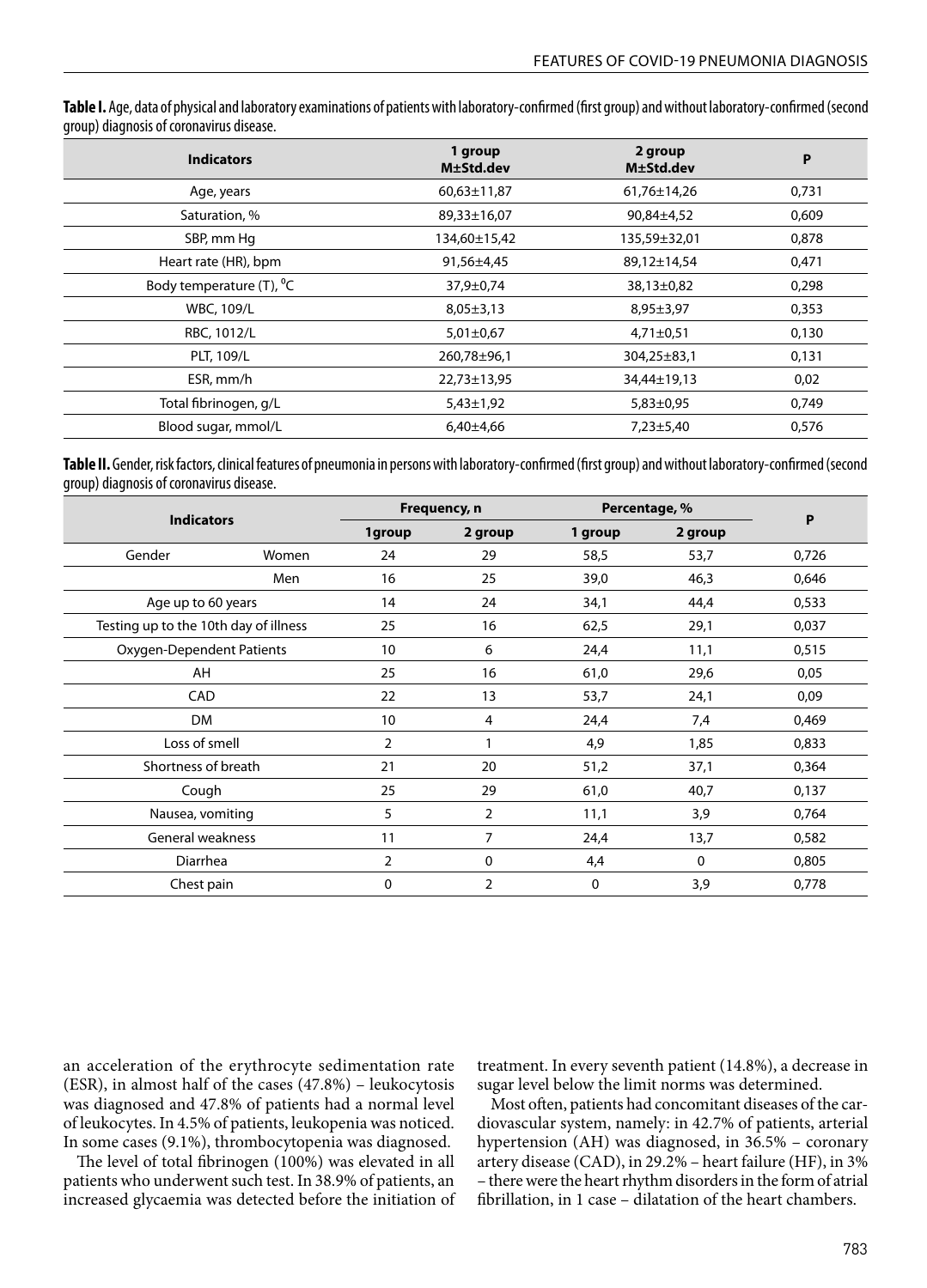| <b>Indicators</b>             | Testing up to the<br>10th day of illness | <b>Testing after the</b><br>10th day of illness | Age up to 60<br>years | Age over 60<br>years | <b>Severe</b><br>illness | <b>Moderate</b><br>illness |
|-------------------------------|------------------------------------------|-------------------------------------------------|-----------------------|----------------------|--------------------------|----------------------------|
| Positive PCR test             | 25                                       | 15                                              | 14                    | 27                   | 26                       | 6                          |
| Negative PCR test             | 16                                       | 34                                              | 30                    | 24                   | 19                       | 16                         |
| Chi-square $(df=1)$           | 8,33                                     | $p = 0.0039$                                    | 4,30                  | $p=0,0382$           | 5,51                     | $p = 0,0189$               |
| V-square $(df=1)$             | 8,24                                     | $p = 0.0041$                                    | 4,25                  | p=0,0392             | 5,43                     | $p = 0.0198$               |
| Yates corrected<br>Chi-square | 7,15                                     | $p = 0.0075$                                    | 3,48                  | $p=0,0622$           | 4,36                     | $p = 0.0369$               |
| Phi-square                    | 0.09261                                  |                                                 | 0.04522               |                      | 0,08225                  |                            |
| Fisher exact p,<br>one-tailed |                                          | $p = 0.0036$                                    |                       | $p=0,0307$           |                          | $p = 0.0176$               |
| two-tailed                    |                                          | $p = 0.0055$                                    |                       | $p=0,0610$           |                          | $p = 0,0220$               |
| McNemar<br>Chi-square (A/D)   | 0,00                                     | $p=1,0000$                                      | 0,07                  | p=0,7911             | 5,76                     | $p = 0,0164$               |
| Chi-square (B/C)              | 1,08                                     | $p = 0.2976$                                    | 2,13                  | $p=0,1443$           | 1,93                     | $p = 0.1649$               |

Table III. Influence of patient age, testing time and illness severity on PCR test assessment using Fisher's exact test with Yates' continuity correction.

Type 2 diabetes mellitus (DM) was registered in every fifth patient, in 4.2% of cases – diabetes was revealed for the first time.

4.2% of patients suffered from chronic obstructive pulmonary disease (COPD) and the same number – of urinary system diseases (glomerulonephritis, urolithiasis and pyelonephritis).

Chronic rheumatic heart disease, adrenal adenoma, breast cancer (condition after mastectomy), stomach cancer (gastrectomy according to Billroth 1), colorectal cancer (condition after hemicolectomy), hypothyroidism, acute pancreatitis were verified in every one case.

All patients included in the analysis had radiological signs of pneumonia, which corresponded to 5 points on the CO-RADS scale – a very high degree of suspicion. The patients were divided into two groups. The first group included 45 patients with confirmed laboratory COVID-19 status, the second – 51 patients with pneumonia without laboratory confirmed COVID-19 status. Comparative characteristics of both groups are shown in Tables I and II.

As shown in Table I, age, physical and laboratory findings did not differ significantly in both patient groups. The only exceptions concerned ESR indicators, which were significantly higher in patients of group 2 without laboratory-confirmed COVID 19 status ( $p = 0.02$ ).

In both groups analyzed, the proportion of men and women was de facto equal ( $p = 0.726$ ). The percentage of patients under 60 years old in the 1st and 2nd groups also did not differ significantly ( $p = 0.184$ ). The key difference that, in our opinion, influenced SARS-CoV-2 test results, was a smaller proportion of patients who underwent the test before the 10th day of illness in the second group of patients ( $p = 0.037$ ).

In both groups, no clinical differences in the course of the disease were found. The main symptoms of coronavirus pneumonia were found with the same frequency both in patients with a laboratory-confirmed diagnosis and without it. AH ( $p = 0.05$ ) and unreliable CAD ( $p =$ 

0.09) were detected in patients with a PCR-positive test a little more often. In particular, the presence of a comorbid pathology, according to the treatment protocol, may affect the hospitalization terms of such patients.

For better clarity of the presented findings, we analyzed the dependence of positive PCR test results on patient age, testing time and COVID-19 pneumonia severity using Fisher's exact test with Yates' continuity correction. The results of this analysis are presented in Table III.

#### **DISCUSSION**

A positive PCR test in nasopharyngeal and oropharyngeal swabs was more often detected during early testing (up to 10 days), in patients over 60 years of age and in severe COVID-19. Probably in these categories of patients, the virus replication was more active, which influenced the test results.

It is worth noting that the results of our analysis are consistent with data from cohort studies conducted and published earlier. In particular, the highest percentage (100%) of positive results of RT-qPCR test for the SARS-CoV-2 virus, according to the results of one of the original studies of 56 hospitalized patients with confirmed SARS-CoV-2 infection in hospital departments in Wuhan (China), was obtained only in the first week of illness. Accordingly, at 2, 3, 4, 5 and 6 weeks the frequency of positive tests was lower and corresponded to 89.3%, 66.1%, 32.1%, 5.4% and 0%. [3]. The findings of a retrospective cohort study of viral load dynamics assessment in 96 patients infected with SARS-CoV-2 in the Chinese province of Zhejiang in January-March 2020, published by authoritative British Medical Journal, are similar to those previously published, in particular, the SARS-CoV-2 detection frequency in the obtained samples from the respiratory tract decreases over time: from 95% at the 1st week from the onset of symptoms to 54% at the 4th week of illness with subsequent negative results [6].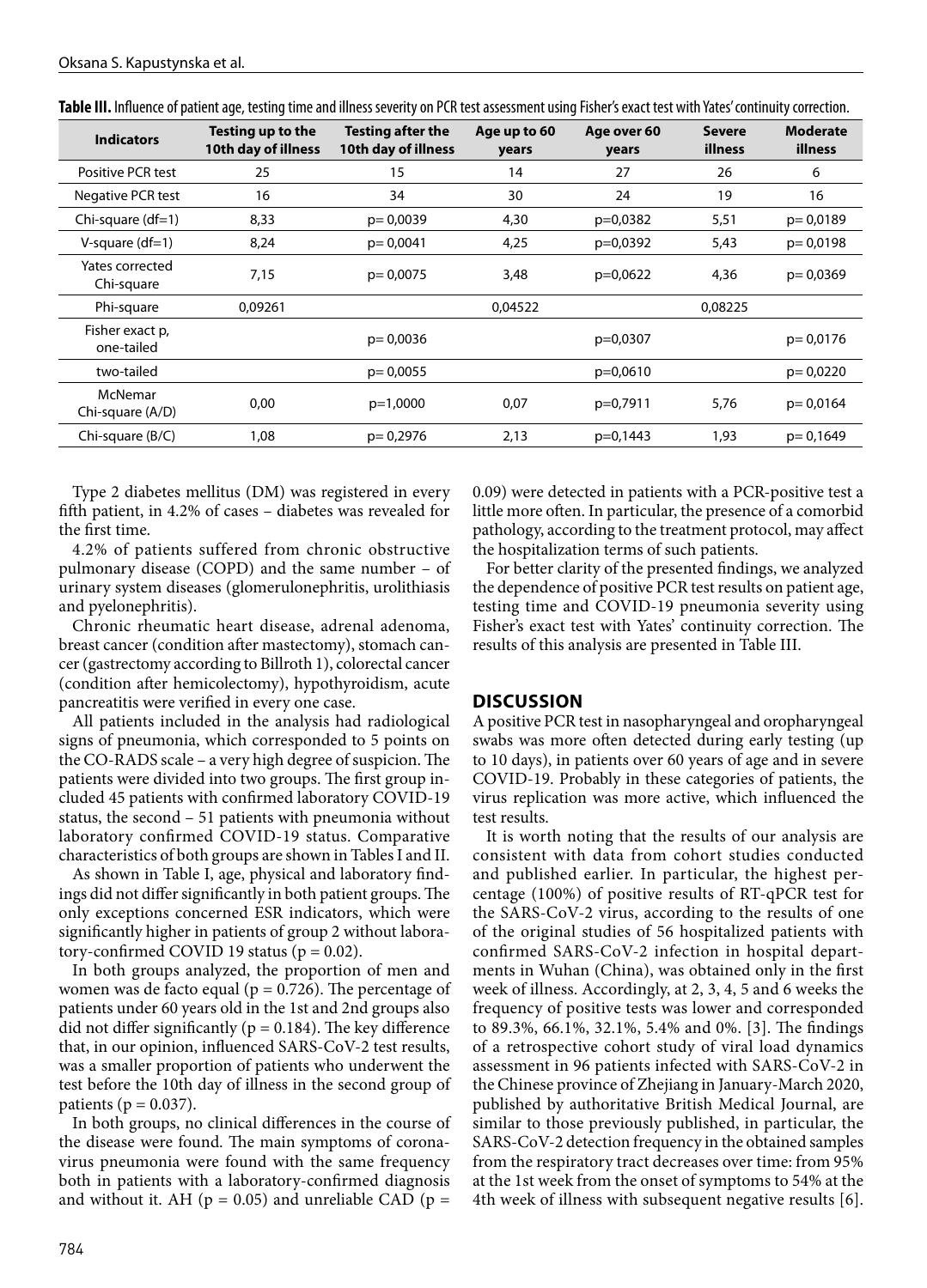In another leading study in the UK, in the first week after coronavirus disease symptom onset, the semi-quantitative viral load – geometric mean (GM) of the RT-PCR cycle threshold (Ct) was 28.18 (95% confidence interval (CI): 27.76–28.61); in the second week GM Ct was 30.65 (95% CI: 29.82–31.52; p < 0.001 compared with week 1) and after 14 days, GM Ct was 31.60 (95% CI: 31.60–34.49;  $p = 0.01$  compared with week 1). RT-qPCR cycle threshold (Ct) values correlate strongly with cultivable virus. Thus, the ability to cultivate SARS-CoV-2 in patients with mild to moderate disease was highest in the first week and decreased significantly by day 10 after the onset of symptoms [14]. The strengths of this study include a relatively large number of analyzed patients – 754 persons that tested positive for SARS-CoV-2 by RT-PCR targeting the RNA-dependent RNA polymerase (RdRp) gene, inclusion of a large proportion (> 50%) of samples taken more than 7 days after symptom onset and that all analysis was performed in a single laboratory. Persistent SARS-CoV-2 replication was demonstrated in severe COVID-19 cases during longer period of time – up to 32 days after the onset of symptoms and even at high Ct values [14].

A meta-analysis of data from seven previously published studies providing results on RT-qPCR testing for SARS-CoV-2 (total  $n = 1330$ ) showed: within 4 days – between infection (day 1) and the typical time of onset of symptoms (day 5), the probability of a false-negative result in an infected person decreases from 100% (95% CI, 100% to 100%) on day 1 to 67% (CI, 27% to 94%) on day 4. On the day of symptom onset (day 5), the median false-negative rate was 38% (CI, 18% to 65%). This decreased to 20% (CI, 12% to 30%) on day 8 and then began to increase again, from 21% (CI, 13% to 31%) on day 9 to 66% (CI, 54% to 77%) on day 21. Overall, in this pooled analysis, the rate of false-negative RT-qPCR tests was highest on the day of infection, and lowest at 8 days after infection, and then increased again [15].

The problem of diagnosing COVID-19 pneumonia we met, in our opinion, was primarily due to the untimely recourse of patients for medical help (more than 10 days) and late PCR testing, which significantly influenced the results of molecular laboratory diagnostics of the SARS-CoV-2 virus.

# **CONCLUSIONS**

The COVID-19 pneumonia diagnosis should be based on a combination of clinical, laboratory, and radiological signs of this disease. A negative PCR test result does not exclude the diagnosis of coronavirus disease, and in the presence of other signs of this disease, the approaches to treatment and prevention of Covid-19 should be identical as in patients with a positive PCR test. The test results are influenced by the timing of the sampling, the severity of the disease and the age of the patients, which must be taken into account when planning the sampling of nasopharyngeal and oropharyngeal specimens to verify the diagnosis of coronavirus disease.

### **REFERENCES**

- 1. Gritsko R.Yu., Biliy G.І., Biliy R.O. What does coronavirus testing really mean for a patient? Infectious Diseases. 2020;2 (100): 65-72.
- 2. Corman V.M., Landt O., Kaiser M. et al.. Detection of 2019 novel coronavirus (2019-nCoV) by real-time RT-PCR. Eurosurveillance. 2020;25(3).
- 3. Ai Tang Xiao, Yi Xin Tong, Sheng Zhang. Profile of RT-PCR for SARS-CoV-2: A Preliminary Study From 56 COVID-19 Patients Clin Infect Dis. 2020;71(16):2249-2251. doi: 10.1093/cid/ciaa460.
- 4. Li Y., Yao L., Li J. et al. . Stability issues of RT-PCR testing of SARS-CoV-2 for hospitalized patients clinically diagnosed with COVID-19. J Med Virol. 2020. doi:10.1002/jmv.25786.
- 5. Wang W., Xu Y., Gao R. et al.. Detection of SARS-CoV-2 in Different Types of Clinical Specimens. JAMA. 2020. https://jamanetwork.com/journals/ jama/fullarticle / 2762997. [date access 15.04.2020].
- 6. Zheng S., Fan J., Yu F. et al.. Viral load dynamics and disease severity in patients infected with SARS-CoV-2 in Zhejiang province, China, Jan-Mar 2020: retrospective cohort study. BMJ. 2020; 369: m1443. doi: 10.1136/ bmj.m1443.
- 7. Zou L., Ruan F., Huang M. et al.. SARS-CoV-2 Viral Load in Upper Respiratory Specimens of Infected Patients. N Engl J Med. 2020;382(12):1177–1179.
- 8. Fang Y., Zhang H., Xie J. et al.. Sensitivity of chest CT for COVID-19: comparison to RT-PCR. Radiology. 2020:200432. doi: 10.1148/ radiol.2020200432..
- 9. Corman V.M., Albarrak A.M., Omrani A.S. et al.. Viral shedding and antibody response in 37 patients with Middle East respiratory syndrome coronavirus infection. Clin Infect Dis. 2016;62:477–483.
- 10. Memish Z.A.Z.A., Al-Tawfiq J.A.J.A., Makhdoom H.Q.H.Q et al. Respiratory tract samples, viral load, and genome fraction yield in patients with Middle East respiratory syndrome. J Infect Dis. 2014;210:1590–1594.
- 11. Böger B., Fachi M. M., Vilhena R. O.et al.. Systematic review with meta-analysis of the accuracy of diagnostic tests for COVID-19. Am J Infect Control. 2020. doi: 10.1016/j.ajic.2020.07.011.
- 12. Ai T., Yang Z., Hou H. et al.. Correlation of Chest CT and RT-PCR Testing in Coronavirus Disease 2019 (COVID-19) in China: A Report of 1014 Cases. Radiology. 2020;200642. doi: 10.1148 / radiol.2020200642.
- 13. Prokop M. CO-RADS A categorical CT assessment scheme for patients with suspected COVID-19: definition and evaluation Radiology. 2020: 201473. doi:10.1148/radiol.2020201473.
- 14. Singanayagam A., Patel M., Charlett A.et al.. Duration of infectiousness and correlation with RT-PCR cycle threshold values in cases of COVID-19, England, January to May 2020 EuroSurveill. 2020; 25(32): 2001483. doi: 10.2807/1560-7917.ES.2020.25.32.2001483.
- 15. Kucirka L.M,, Lauer S.A., Laeyendecker O. et al.. Variation in False-Negative Rate of Reverse Transcriptase Polymerase Chain Reaction– Based SARS-CoV-2 Tests by Time Since Exposure. Ann Intern Med. 2020: M20-1495. doi: 10.7326/M20-1495.

### **ORCID and contributionship:**

*Oksana S. Kapustynska: 0000-0002-3280-9141 A,C,D Оleg O. Samchuk: 0000-0002-8710-1271 A,B Halyna Kovalchuk: 0000-0001-6590-8800 B Valeriy Vdovychenko: 0000-0002-3401-756X E Оleg O. Kapustynskyi: 0000-0003-2027-2882 E,F Yevgen Sklyarov: 0000-0001-9037-0969 F Roksolana Yaremkevych: 0000-0001-7398-212X E*